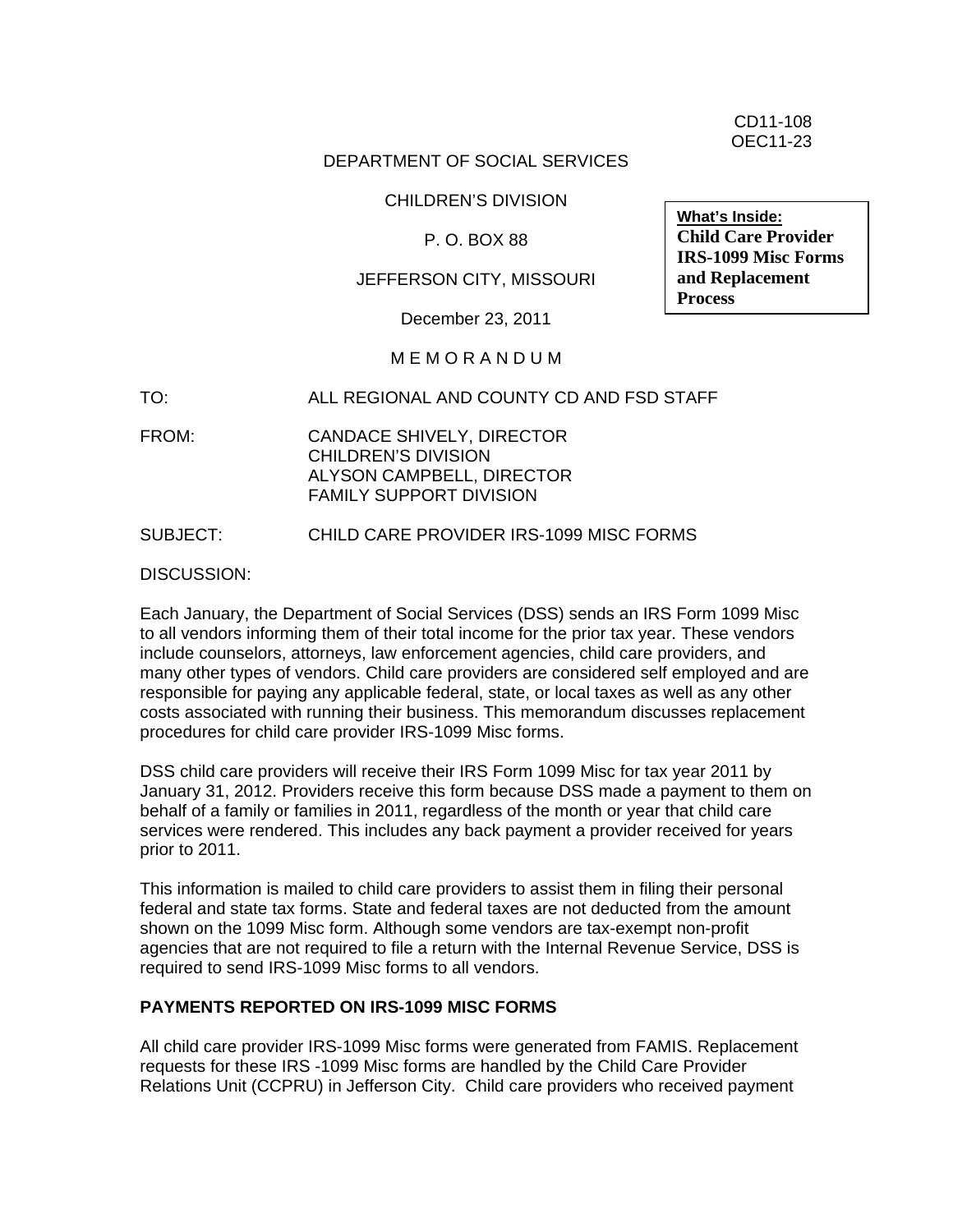for children eligible through Protective Services categories **and** for Income Eligible children **will only receive one IRS 1099 Misc form for tax year 2011.** 

A sample of the IRS 1099 Misc form is attached to this memorandum. The 1099 Misc form also contains a message page informing providers of their income reporting responsibility.

# **CHILD CARE PROVIDER REPLACEMENT 1099 MISC FORM REQUESTS - PROCEDURES**

The 1099 Misc forms are mailed to providers' addresses, as they appear in the FAMIS Resource Directory as of December 31, 2011.Providers, who do not receive their FAMIS generated IRS 1099 Misc form by January 31, 2012 may request a replacement through your office or by calling 573-522-1385. If a request is made through your office, ask the provider to supply the following information:

- Name/Personal name or business name;
- Provider Vendor Number (DVN);
- TAX ID (SSN or FEIN);
- Complete address as of December 2011 (number/street/city/state/zip code);
- Current complete address, if different from December 2011 address; and
- Current telephone number.

Staff responding to replacement requests should complete a Child Care Provider 1099 Replacement/Information form and email it to the Child Care Provider Relations Unit at [cd.askccpru@dss.mo.gov](mailto:cd.askccpru@dss.mo.gov). Providers are encouraged to allow sufficient time for mailing and time for the US Postal Service to return undeliverable forms to CCPRU before requesting a replacement 1099 Misc form. CCPRU does not issue replacements for lost 1099 Misc forms prior to February 1, 2012.

Because IRS-1099 Misc forms are highly confidential documents, replacing a 1099 Misc form is considered only when the following conditions are met:

1. Replacements may be sent if all of the information listed on the Child Care Provider 1099 Replacement/Information form can be verified in FAMIS or the Vendor System. **Only the child care provider may request a replacement of their IRS-1099 form**.

2. Replacement forms are mailed to addresses as they appear in the FAMIS Resource Directory. Replacements are not mailed to an address that differs from the system address **until the new address is verified and the system is updated.** 

3. When a child care provider requests that the replacement form be mailed to a new address, the provider must submit proof of their current and prior addresses.

4. Providers who contact the centralized CCPRU to report address changes are instructed to submit proof of their new address to their local CCPRU. **An address change must be verified prior to changing it in the system**.

5. Replacement forms are not sent to the provider's spouse, attorney,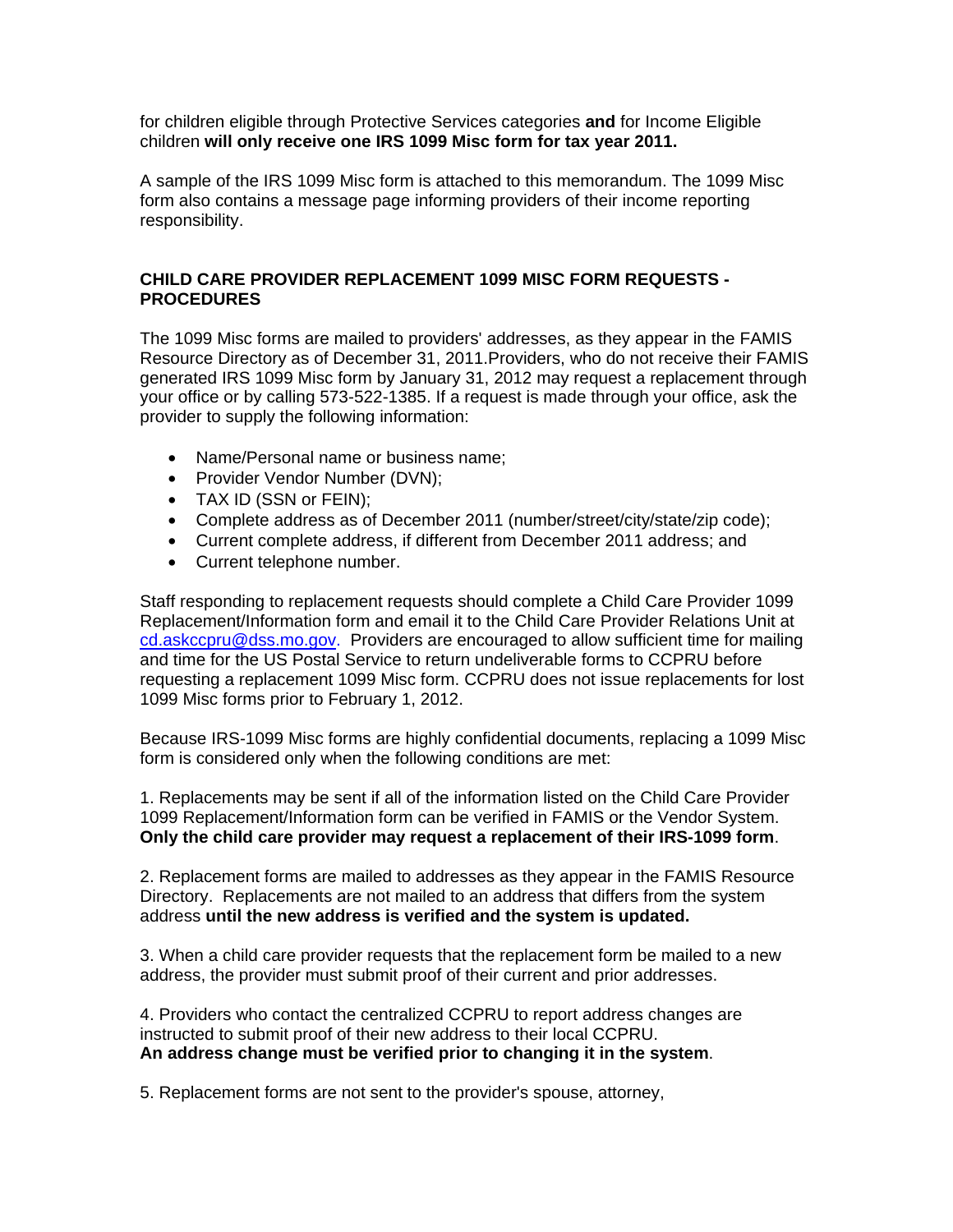accountant, or other third party, without written consent from the provider.

NOTE: CCPRU makes every attempt to mail replacements to providers as soon as possible. Due to the high volume of replacement requests, inform providers to anticipate their replacement 1099 Misc form within three weeks from the date of their request.

# **CHILD CARE PROVIDER IRS 1099 MISC FORMS RETURNED TO CCPRU AS UNDELIVERABLE**

Each year, the United States Postal Service (USPS) returns a high volume of IRS-1099 Misc forms to CCPRU as undeliverable. The majority of these contain a USPS forwarding address label, listing the provider's new address. When returned 1099's have forward order address labels attached by the USPS, the 1099 Misc forms will be remailed to addresses shown on the USPS label. Returned 1099's that are undeliverable and/or have no forwarding address will be logged as such and kept at Central Office until the provider contacts CCPRU and submits proof of a new address.

## **OTHER CHILD CARE PROVIDER IRS 1099 MISC FORM ISSUES**

When a provider calls about an:

- Incorrect dollar amount;
- Incorrect Social Security Number or Tax ID number; or
- Incorrect Name

Instruct child care providers to submit a brief statement of their 1099 issue along with proof of correct information to:

> Children's Division/Early Childhood/CCPRU Attn: 1099 Correction P.O. Box 88 Jefferson City, MO 65103-0088

If this documentation is received at local DSS offices, staff is instructed to complete the Child Care Provider 1099 Replacement/Information form and email it with the supporting verification to cd.askccpru@dss.mo.gov.

No corrections are made to child care provider IRS 1099 Misc forms without proof of the change from the provider. When the provider submits proof of the disputed issue, Central Office compares the documentation to system information and a letter is sent to the provider informing them of the outcome.

## **Errors in income amount, name, or tax identification numbers cannot be resolved by a telephone call.**

Reminder: A provider's tax identification number may be their personal Social Security Number (SSN) or a Federal EIN. The Federal EIN and SSN are both nine-digit numbers. An example of a Federal EIN format is 43-1234567.

Some providers also have a Missouri Department of Revenue sales tax exempt number, which is an eight digit number (12-123456). A provider may mistakenly submit their sales